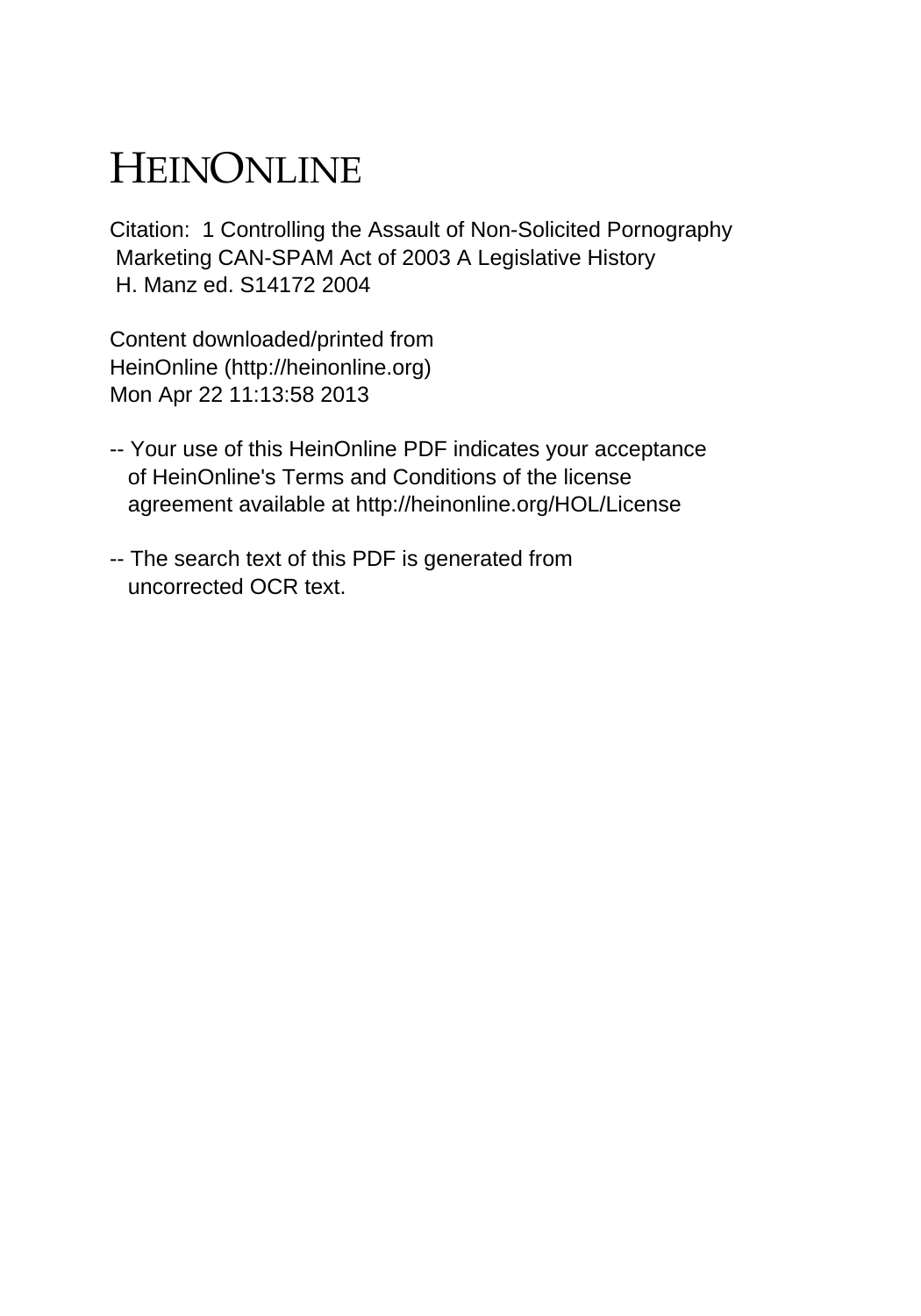**I** am hopeful my colleagues on the other side will pass it without further<br>delay

delay.<br>To my knowledge, no amendment has<br>been filed tonight. I hope tomorrow<br>morning we can pass the Syria Ac-<br>countability Act. We can shorten the<br>time to I hour. Under the present consent agreement which has been ap-<br>proved before this body, we will move<br>to it for an hour and half at any time the majority leader wishes. We have<br>waited a long time to get to this. I<br>hope we can do it tomorrow.<br>I hope that also tomorrow- and I was

willing to do it tonight, but it has been rejected on two separate occasions- we can pass the Military Construction appropriations bill. **I** don't understand why we can't do that. We could have this matter on the President's desk in a matter of hours. After it is signed, places such as Nellis Air Force Base a matter of nours. After it is signed,<br>places such as Nellis Air Force Base<br>and Fallon Naval Air Training Center would be able to start construction projects that are badly needed. Both of those bases are terribly busy because of what is going on in the Middle East and because of the training for our naval airmen and Air Force airmen. I know the people at Nellis badly need this money,

I ask consent that the order entered with respect to H.R. 1828, the Syria Accountability Act, be changed to reflect the time for consideration be reduced to **60** minutes; that there be **30** minutes under the control of Senator SPECTER, **15** minutes each for Senators LUGAR and BOXER, or their designees; and at 9 a.m. tomorrow morning the Senate proceed to the measure under limitations provided under the previous order as modified above with the remaining provisions of the order now in order to remain in effect.

The PRESIDING OFFICER. Is there

objection? Mr. MCCAIN. **I** object.

The PRESIDING OFFICER. The objection is heard.

Mr. REID. I would hope that the ma-jority would allow the Senate, before we take our weekend break, to do these<br>two pieces of legislation- the Syria Accountability Act and the military construction conference report. I hope we can do that. These are non-partisan measures. I don't know what advantage any of us have by taking a few minutes passing them. I hoped we could do military construction in tonight's wrap-up. It is something that needs to be done that no one disputes. No one needs it more than the military of our

country. **I** yield the floor.

## MORNING BUSINESS

Mr. McCAIN. Mr. President, I ask unanimous consent there be a period of morning business with Senators per-mitted to speak for up to **10** minutes each.

The PRESIDING OFFICER. Without objection. it is so ordered.

THE ARMED FORCES RELIEF TRUST

Mr. GRAHAM of South Carolina. **I** rise today to commend an initiative **re**cently launched by the National Association of Broadcasters and its local radio and television station members.

With more than 140.000 military per-sonnel stationed in Afghanistan, Iraq and around the world, the resources needed to take care of our troops and their families are strained, As an Air Force reservist, I have seen firsthand the financial and emotional difficulties that many families face when a family member is on an extended deployment.

Of course, the military takes care of its own. But, as the war on terror continues and needs escalate, the military cannot do it alone. To respond to this growing need, the four military aid societies have joined together to create a single umbrella organization: the Armed Forces Relief Trust.

In support of this new relief organization, local commercial radio and television stations are airing radio and television public service announcements, asking viewers and listeners to con-tribute to the Trust. The over-the-air broadcast medium continues to be the most effective way to rapidly disseminate information to the public. Last year, the four military emergency assistance programs disbursed more than **\$109** million in interest-free loans and grants to more than 145,000 individuals and families in need. With the help of America's local radio and television stations, **I** am convinced that the Trust will be able to assist even more military families.

**I** applaud the efforts of local broadcasters to support the families of those who defend us every day.

## THE CRIMINAL SPAM ACT OF 2003

Mr. LEAHY. Mr. President, in June of this Year, I introduced **S. 1293,** the Criminal Spam Act, together with my friend Senator HATCH and several of our colleagues on the Judiciary Committee. In September, the committee unanimously voted to report the bill to the floor. Two weeks ago, the Senate adopted portions of the bill as an amendment to **S.** 877, the CAN SPAM Act- The bill has been cleared from the Democratic cloakroom for weeks.

Unfortunately, this important measure Is hung up on the Republican side because of an anonymous "hold" by some Republican Senator.

The Criminal Spam Act targets the most pernicious and unscrupulous spammers- those who use trickery and deception to induce others to relay and view their messages. Ridding America's inboxes of deceptively delivered sparn will significantly advance our fight<br>against junk e-mail.<br>Why would anyone want to prevent

passage of this important legislation? It is bipartisan. It is non-controversial. It enjoys broad support from busi-nesses, consumer groups, and civil liberties groups alike. The administration has only good things to say about it, and I know of no individual or organization that opposes it. The answer must be that someone on

the other side of the aisle is playing politics with this bill, holding it up for some reason that has nothing to do<br>with it- or for no reason at all.

with it- or for no reason at all. We could pass the Criminal Spain Act today, the House could act quickly and we could start prosecuting the worst of the worst spammers without delay. Instead, a single Republican Senator is allowing these individuals to continue to flood the Internet with their un-<br>wanted ads.

The Internet is a valuable asset to our Nation, to our economy, and to the lives of Americans. We should act now to secure its continued viability and vitality. **-1**

NATIONAL CONSUMER CREDIT RE-<br>PORTING SYSTEM IMPROVE-PORTING SYSTEM IMPROVE-MENT ACT OF **2003**

*Mr.* BUNNING. Mr. President, I rise today in support of **S. 1753,** the Na-tional Consumer Credit Reporting System Improvement Act of 2003. As we all know, reauthorization of the Fair Cred-It Reporting Act is a very important Issue for the financial services industry and for consumers. When I talk to my friends in this sector, it is always the first thing they ask about. It touches everyone and their money and our national economy. It is critical that we act on it before adjournment. I believe<br>that the Banking Committee under the<br>leadership of Chairman SHELBY has<br>created a fair, bipartisan bill and I urge<br>my colleagues to support it.

We have been talking about this issue for several years. We have held a number of hearings on it. We looked it over pretty thoroughly, and I think we have come up with a reasonable **ap**proach. Most importantly, we have to act now because this bill Is also important to our overall economy<br>Last week we had great

week we had great economic news. Our economy is roaring back and that is good news for everyone. But if we fail to pass this bill, it could end up being a serious speed bump **on** the road to a better economy. If there is one thing that markets hate, it is uncer trainty. They want to know where we<br>car and where we are going. For better<br>or worse, the markets think we are<br>going to pass this bill. They think we<br>are going to outline a stable path for<br>financial institutions when it com financial institutions when it comes to<br>the sharing of information. Any talk or<br>any sign from Congress that makes the markets think that we aren't going to pass this bill would create a great deal of uncertainty in the financial mar-kets. Now that our economy is really coming to life, that is the last thing we need. If the markets think we are going to let the FCRA lapse, they are going to get very jittery very quickly. I can<br>understand that. This is a sensitive,<br>complicated area. I don't think any of<br>us wants the FCRA to lapse.